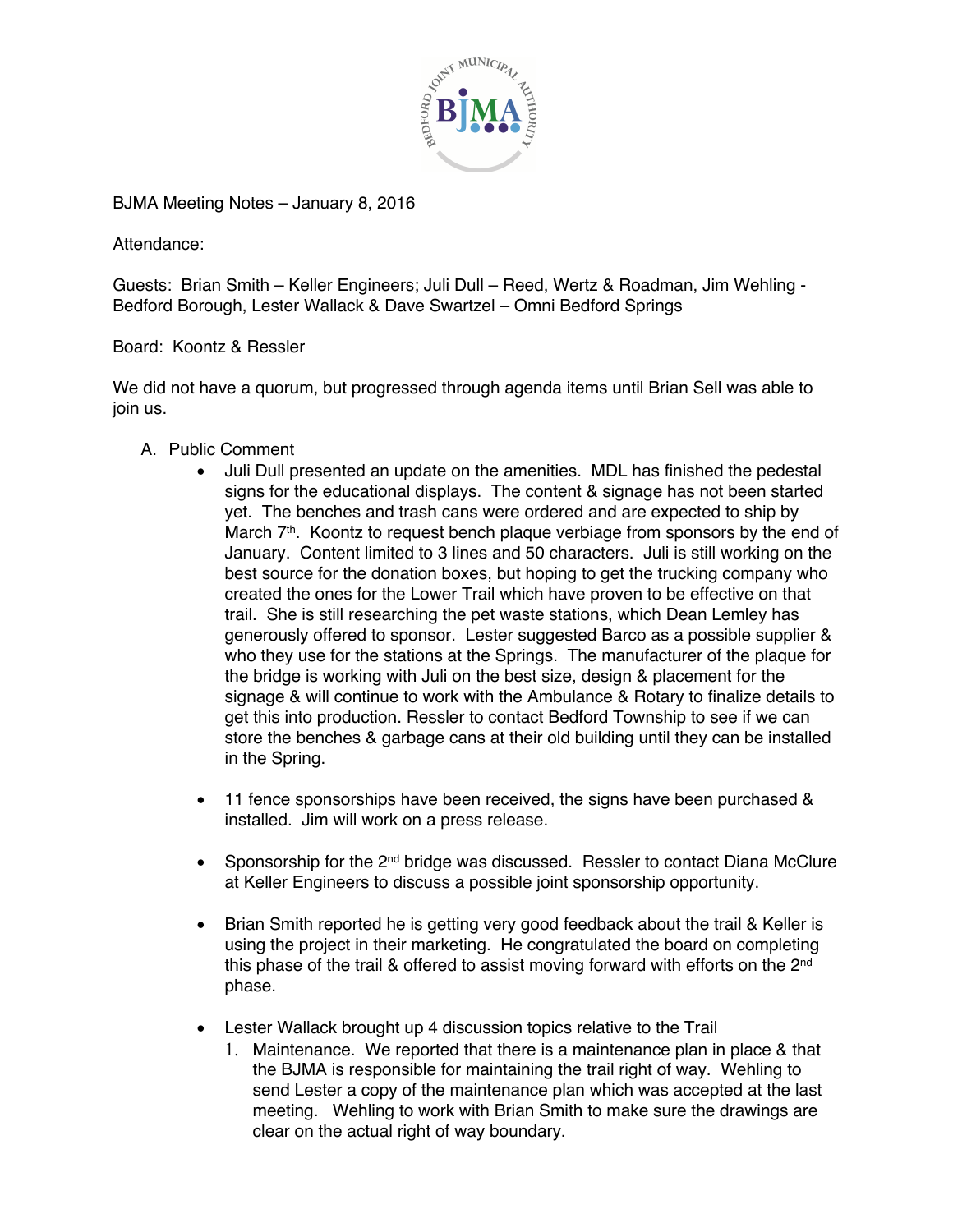- 2. The Springs is considering a possible vegetable or corn garden to be planted in the flat clearing area between the bridges on the slope side. The garden would be fenced and not on the Trail easement.
- 3. The Springs is concerned about vehicle/ATV access from Business Route 220 where the gate is installed, as there is no physical barrier to prevent access to the property. They are considering options to "fill in" that area, including landscaping, fencing & boulders and wanted to make sure we were ok with them proceeding. Brian Smith to provide Lester with drawing to show where the trail easement ends.
- 4. The Springs also wants to know if possible for them to have UTV/Golf Cart access, which would be needed to service the garden if they decide to install. They would also like to be able to discuss the possibility of having Adventure for the Alleghenies who runs their guest archery program move from the front lawn to the open space between the bridges and would need to transport targets. We were agreeable to having them use on the trail, as long as there is no negative impact to the trail surface. The Springs will monitor this moving forward & we will report if notice any issues.
- B. Old Business
	- The officially adopted Intergovernmental Cooperation Agreement was received & signed by Bedford Borough & Bedford Township.
	- There is no update on the grants
	- Signage at the Trailhead parking lot was discussed. Brett had not gotten back to Brian Sell, but Dave Swartzel reported that the Springs would like us to take care of the signage and want them to look municipal. Wehling offered to work with the borough to get the signs ordered & installed. These will say No Overnight Parking and Trail Use Parking only.
	- Santa Run was reported to be a success. Rotary sold water bottles & Christmas ornaments at the event.
	- Website Keith Landis met with Jim Wehling after Christmas to discuss some of the changes we wanted to see. Keith has updated the website & will continue to work on for us.
	- The balusters have been greased, along with the padlocks. This was done by two high school students, Cody Eisaman and Will Bonn who had community service hours to fulfill.
	- The landscape plan was discussed.
- C. New Business
	- Wehling reported that Creative Pultrusions has started the bridge deck repairs. The anti-skid service was showing premature wear. Creative Pultrusions contacted us to offer the repair at no cost. Began with the narrow bridge & have already removed & installed a temporary deck surface. They will install the repaired decking and monitor wear, prior to any work on the wider bridge.
	- Catlyn from REI reached out to Wehling & Ressler to offer assistance with small project(s) in 2016. Wehling to contact Catlyn to see if REI willing to donate 2 bike racks and possibly landscape supplies.

The Meeting was officially called to order by Ressler at 9:28 AM when Chairman Sell was able to attend.

We discussed the DCNR funding delay due to a DCNR representative losing our paperwork. Funding is not expected to be received until the end of January or early